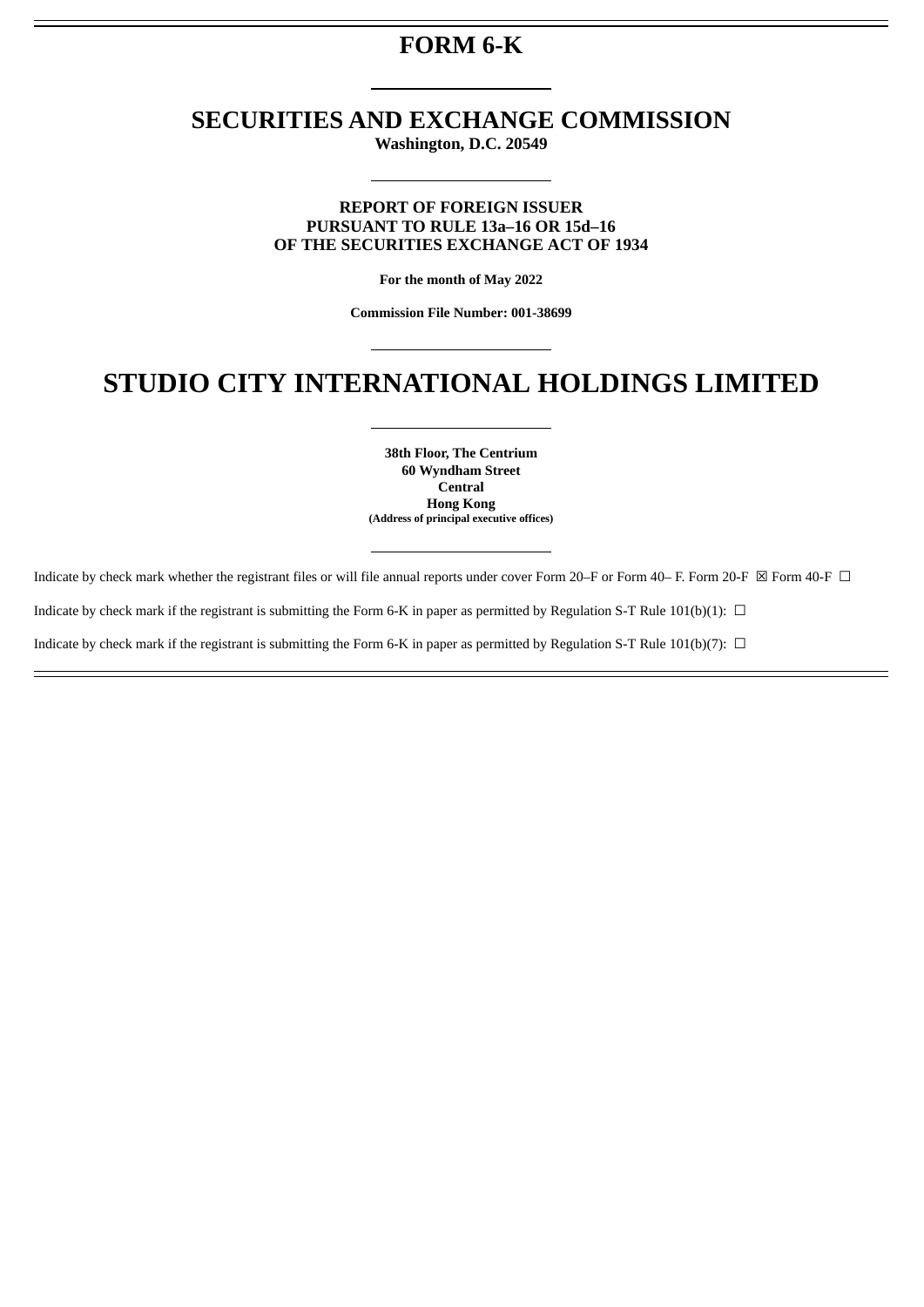### **STUDIO CITY INTERNATIONAL HOLDINGS LIMITED Form 6–K TABLE OF CONTENTS**

**[Signature](#page-2-0)** 

r.

[Exhibit](#page-4-0) 99.1

2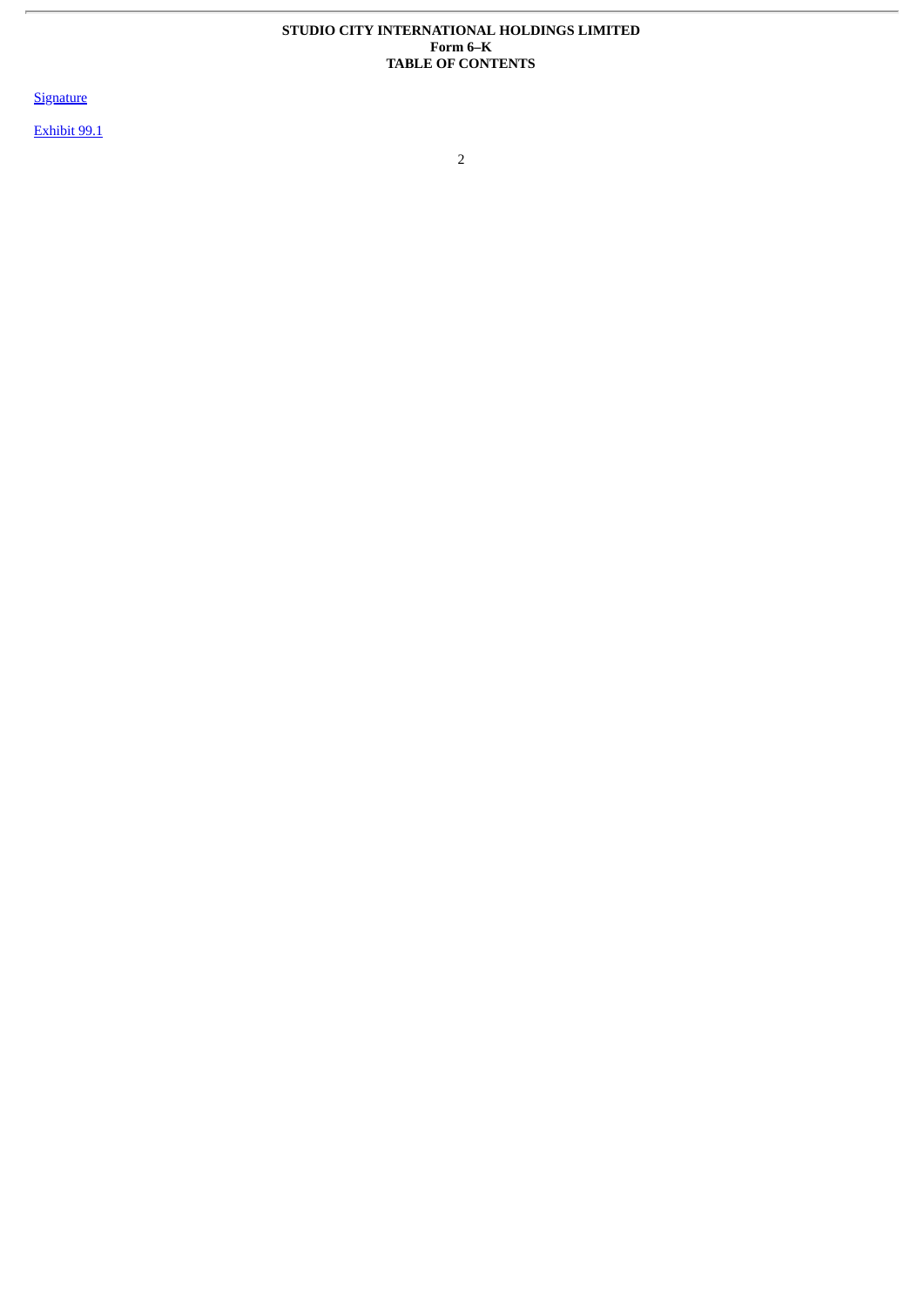**SIGNATURE**

<span id="page-2-0"></span>Pursuant to the requirements of the Securities Exchange Act of 1934, the registrant has duly caused this report to be signed on its behalf by the undersigned, thereunto duly authorized.

### **STUDIO CITY INTERNATIONAL HOLDINGS LIMITED**

By: /s/ Stephanie Cheung Name: Stephanie Cheung Title: Authorized Signatory

Date: May 10, 2022

3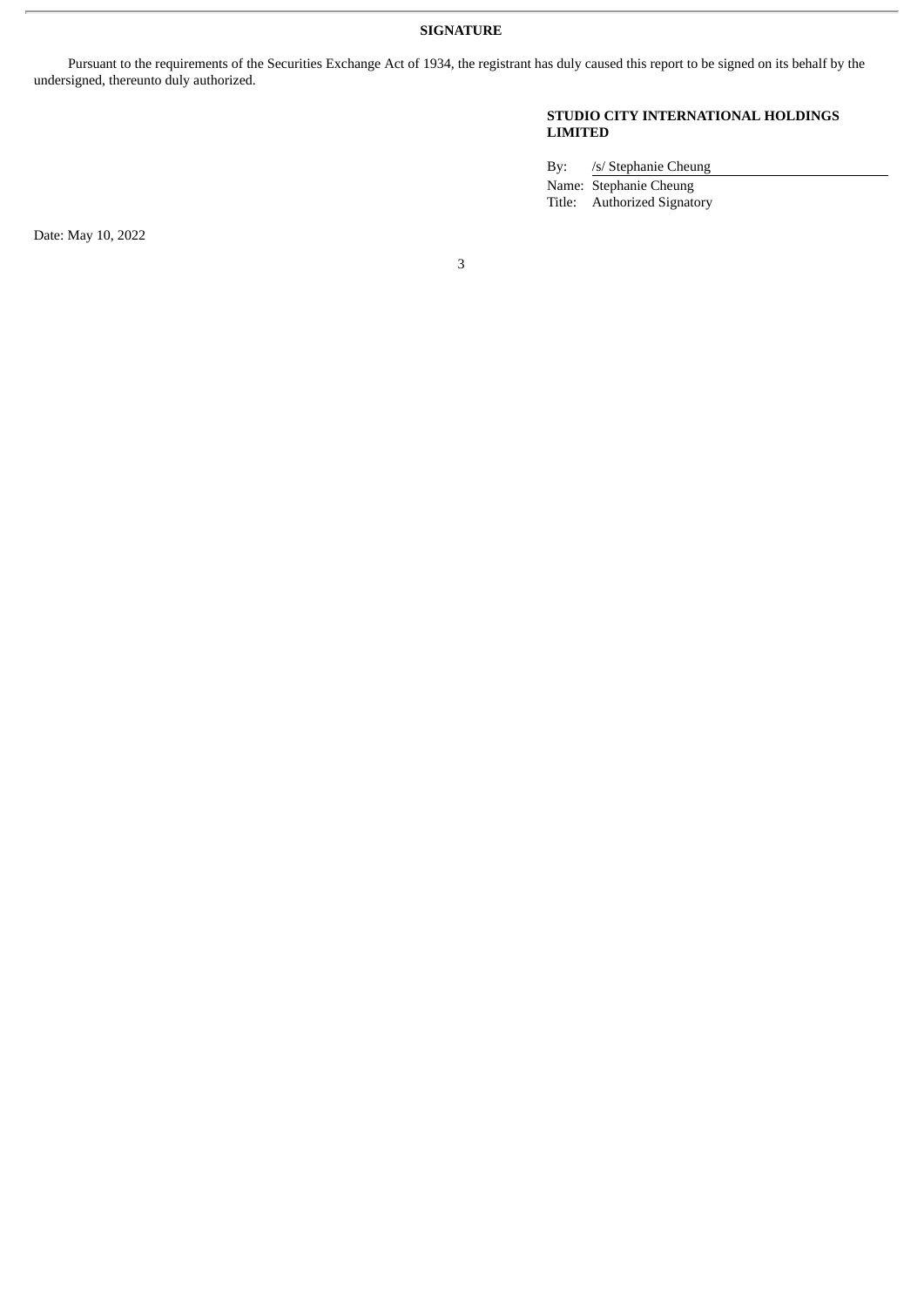## **EXHIBIT INDEX**

## **Exhibit No. Description**

 $\overline{r}$ 

Exhibit 99.1 Press Release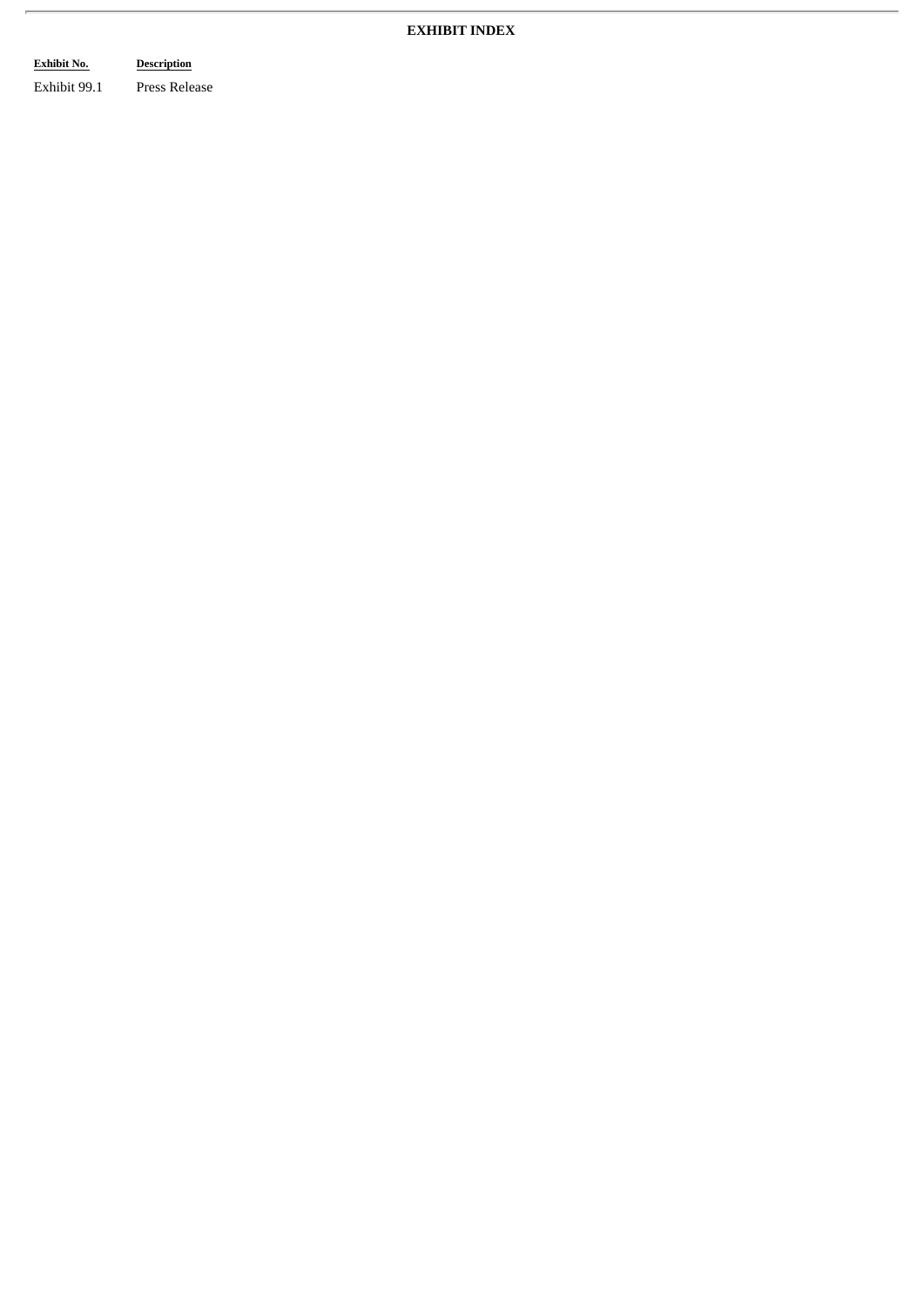# 新濠影雅 **STUDIO CITY**

### <span id="page-4-0"></span>**FOR IMMEDIATE RELEASE**

### **Studio City International Holdings Limited Announces Extension of Development Period of the Studio City Land Concession**

**Macau, Tuesday, May 10, 2022** – Studio City International Holdings Limited (NYSE: MSC) (the "Company"), a world-class integrated resort located in Cotai, Macau, announces that the Macau government has granted a further extension of the development period under the Studio City land concession contract. Pursuant to such extension, the development period for the land of Studio City has been extended from December 27, 2022 to June 30, 2023.

#### **Safe Harbor Statement**

This press release contains forward-looking statements. These statements are made under the "safe harbor" provisions of the U.S. Private Securities Litigation Reform Act of 1995. Studio City International Holdings Limited (the "Company") may also make forward-looking statements in its periodic reports to the U.S. Securities and Exchange Commission (the "SEC"), in its annual report to shareholders, in press releases and other written materials and in oral statements made by its officers, directors or employees to third parties. Statements that are not historical facts, including statements about the Company's beliefs and expectations, are forward-looking statements. Forward-looking statements involve inherent risks and uncertainties, and a number of factors could cause actual results to differ materially from those contained in any forward-looking statement. These factors include, but are not limited to, (i) the global COVID-19 outbreak, caused by a novel strain of the coronavirus, and the continued impact of its consequences on our business, our industry and the global economy, (ii) growth of the gaming market and visitations in Macau, (iii) capital and credit market volatility, (iv) local and global economic conditions, (v) our anticipated growth strategies, (vi) gaming authority and other governmental approvals and regulations, (vii) proposed amendments to the gaming law in Macau, the extension of current gaming concessions and subconcessions and tender for new gaming concessions, and (viii) our future business development, results of operations and financial condition. In some cases, forward-looking statements can be identified by words or phrases such as "may", "will", "expect", "anticipate", "target", "aim", "estimate", "intend", "plan", "believe", "potential", "continue", "is/are likely to" or other similar expressions. Further information regarding these and other risks, uncertainties or factors is included in the Company's filings with the SEC. All information provided in this press release is as of the date of this press release, and the Company undertakes no duty to update such information, except as required under applicable law.

### **About Studio City International Holdings Limited**

The Company, with its American depositary shares listed on the New York Stock Exchange (NYSE: MSC), is a world-class integrated resort located in Cotai, Macau.

南門路基連責公路 ESTRADA DO ISTMO, COTAI, MACAU 電話 T (853) 8865 8888 備置 F (853) 8869 8888 WWW.STUDIOCITY-MACAU.COM